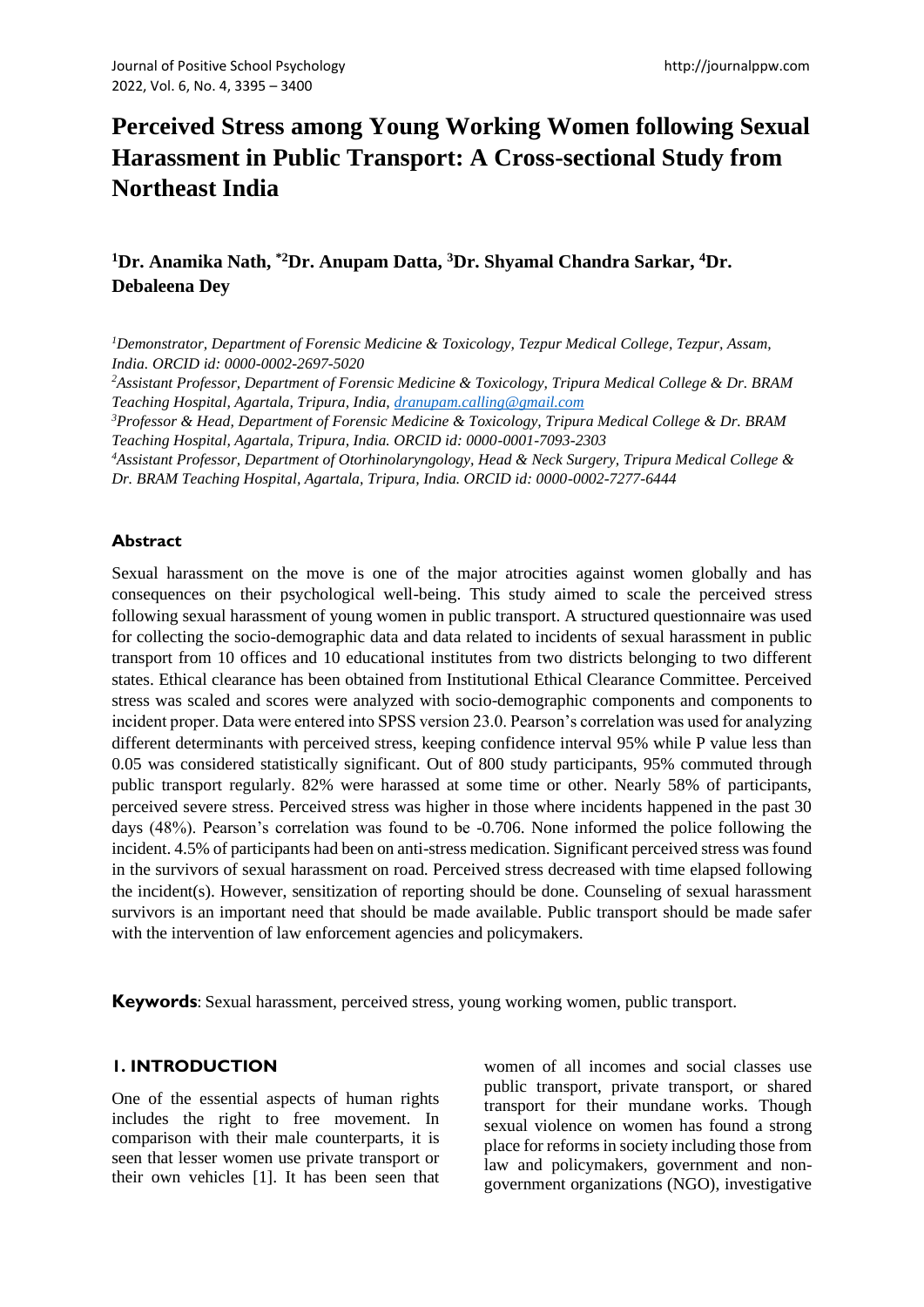agencies and public leaders, and masses, sexual harassment on road is not yet a recognized entity and is lacking in the dissemination of knowledge and awareness. Hence, sexual harassment on the move though is one of the major atrocities against women globally; it is also one of the most under-reported crimes [2]. Sexual harassment has been categorized by many as a stressor, affecting the physical and mental wellbeing of an individual. The main objectives of this study were: i) To scale the perceived stress of young women following sexual harassment in public transport in the North-eastern region of India. ii) To find out the factors affecting stress levels in young women following sexual harassment in public transport. No other similar studies had been conducted on the perceived stress of young women following sexual harassment on the road.

### **2. Materials & Methods**

The study design was a cross-sectional study and was conducted for a period of 09 months from April 2021 to December 2021. The study group included young women between the age group of 20-40 years. Two different states of Northeastern India were selected and from them randomly one district each was selected. From each district, 10 offices and 10 educational institutes were selected. The sampling pattern was stratified random sampling. Taking into consideration previous studies done in India on sexual harassment of women on road, with a confidence interval of 95% and an error margin of 5%, the sample size was calculated to be 755. Hence we have adjusted it to 800 participants. 10 offices and 10 educational institutes were randomly selected from each district. From each office/educational institute 20 numbers of young women participants using public transport were randomly selected for the study. Two sets of questionnaires were given. One was a preformed pretested structured questionnaire, which had a total of 20 questions and needed recall memory of 6 months to answer regarding socio-demographic profile and data pertaining to sexual harassment incident(s). The data that were collected are age, sex, religion, community, residence (urban/rural), marital status, qualification of the individual, profession of the individual, family income, profession of head of the family, qualification of the head of the family, public transport with which the

individual commuted (bus/autorickshaw/tempo/ shared cab/ train), time of the day she commuted (morning/afternoon/evening), frequency of travel (every day, 5-7 days a week, less than 5 days a week), the profile of the perpetrator, the position of the perpetrator, the time elapsed following the incident  $\ll$  =1 month, 1-2 months, 2-6 months), who was alerted following the incident(s) (co-passenger, driver, family/travel buddy, police). For calculation of socioeconomic status, we applied the Modified Kuppuswamy scale for the year 2021 [3].

Another questionnaire of perceived stress was given to each participant, which was formulated by Cohen and is globally recognized for assessing the perception of one's stress level [4]. It consisted of 10 questions. It is a proportion of how much circumstances in one's day-to-day existence are evaluated as stressful. Things were intended to tap how erratic and over-burdened the respondents felt in their life. The scale likewise incorporates various direct questions about degrees of experienced pressure. The questions are effortless to understand. The inquiries in the PSS pose about sentiments and feelings during the most recent months. For each situation, respondents are asked how regularly they felt a specific way. Each item was scored from 0 (never), 1(almost never), 2(sometimes), 3 (fairly often) & 4(very often). Based on the scores, perceived stress was determined. For scoring first, we have reversed the scores for questions 4, 5, 7,  $\&$  8. On these 4 questions, the scores were like these:  $0=4$ ,  $1=3$ ,  $2=2$ ,  $3=1$ , 4 = 0.After adding the scores for all the 10 questions, scores of 0-13 were considered normal, 14-26 as moderate, 27-40 as severe. All the data were entered in SPSS version 23.0 (Released 2015, IBM Corp, Armonk, NY) [5]. The correlation between perceived stress and its determinants was analyzed using Pearson's correlation. The confidence interval was kept at 95% and P value less than 0.05 was considered statistically significant.

## **3. Results**

Out of study participants (N=800), 95% commuted through public transport regularly. The age group distribution of the study participants is depicted in Figure 1.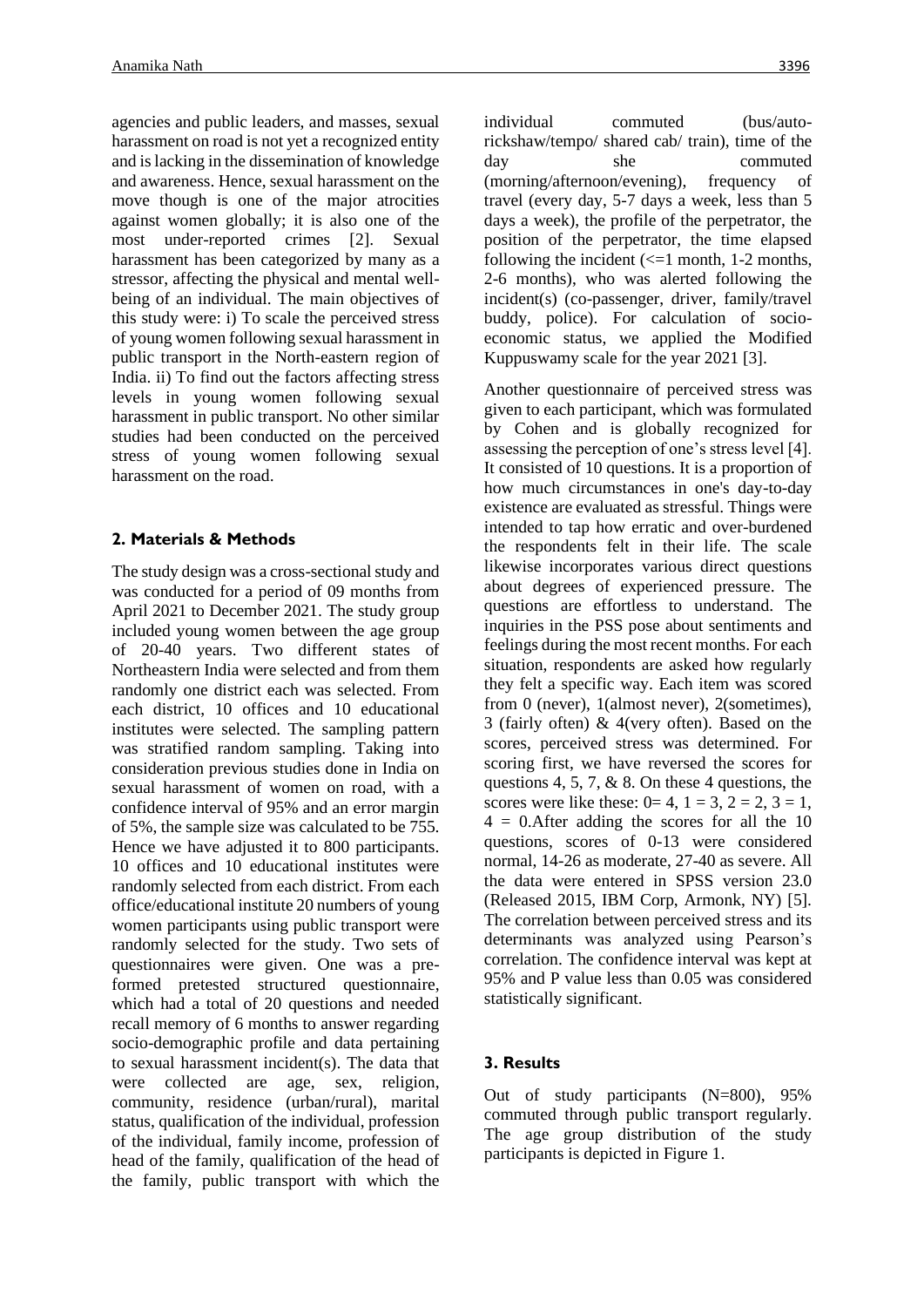

Figure 1: *Distribution of participants on basis of age group*

The majority of the study participants were Bengali (46%), followed by Assamese (32%), Tribal (20%), and others (2%). The distribution of the study participants based on their marital status is depicted in Figure 2.



Figure 2: *Distribution of participants on basis of marital status*

We used the modified Kuppuswamy scale for the year 2021 and analyzed the socio-economic profile of the participants. The majority of the participants fell into a lower socio-economic group (74%), followed by upper-lower (21%) and lower-middle (5%). Based on their frequency of travel, 64% traveled every day in public transport, 33% traveled 5-7 days in a week and 3% traveled less than 5 days in a week. About 63% traveled by bus followed by 22% in auto/tempo, 14% in a shared cab, and 1% in train. Out of the 800 participants, 656 were harassed at some time or other on the road with a prevalence of 82%. Out of them, 46% were verbally harassed using sexually made comments and/or obscene language. About 54% had experienced a non-verbal form of sexual

harassment like inappropriate touching, indecent exposure, and/or stalking. In about 8% of them, there was more than one incident that happened in the last 06 months. The time of travel when the incident(s) took place can be found in Figure 3.



Figure 3: *Distribution of regular time of travel of participants when the incident(s) took place.*

Around 73% of the incidents occurred in festive seasons and were perpetrated by co-passengers (98%), followed by the driver (1%) and handyman (1%). Many of them could not remember whether the perpetrator was under the influence of alcohol or not. Time elapsed following the incident(s) was analyzed and it was found that about 25% of the incident occurred within the last month. The participants after the incident(s) alerted the co-passengers in 25% of cases, travel buddy in 5% of cases, and the diver in 5% of cases but none lodged a complaint or went to the police. The perceived stress scales of the participants were analyzed and it was found that 58% of them perceived severe stress, followed by moderate stress in 30% and normal or minimal stress in 12% of participants. Perceived stress was correlated with socio-demographic variables and those pertaining to the incident(s). A minimal correlation was found in each analysis, however, a significant correlation was found between time elapsed and the perceived stress score as depicted in Table 1.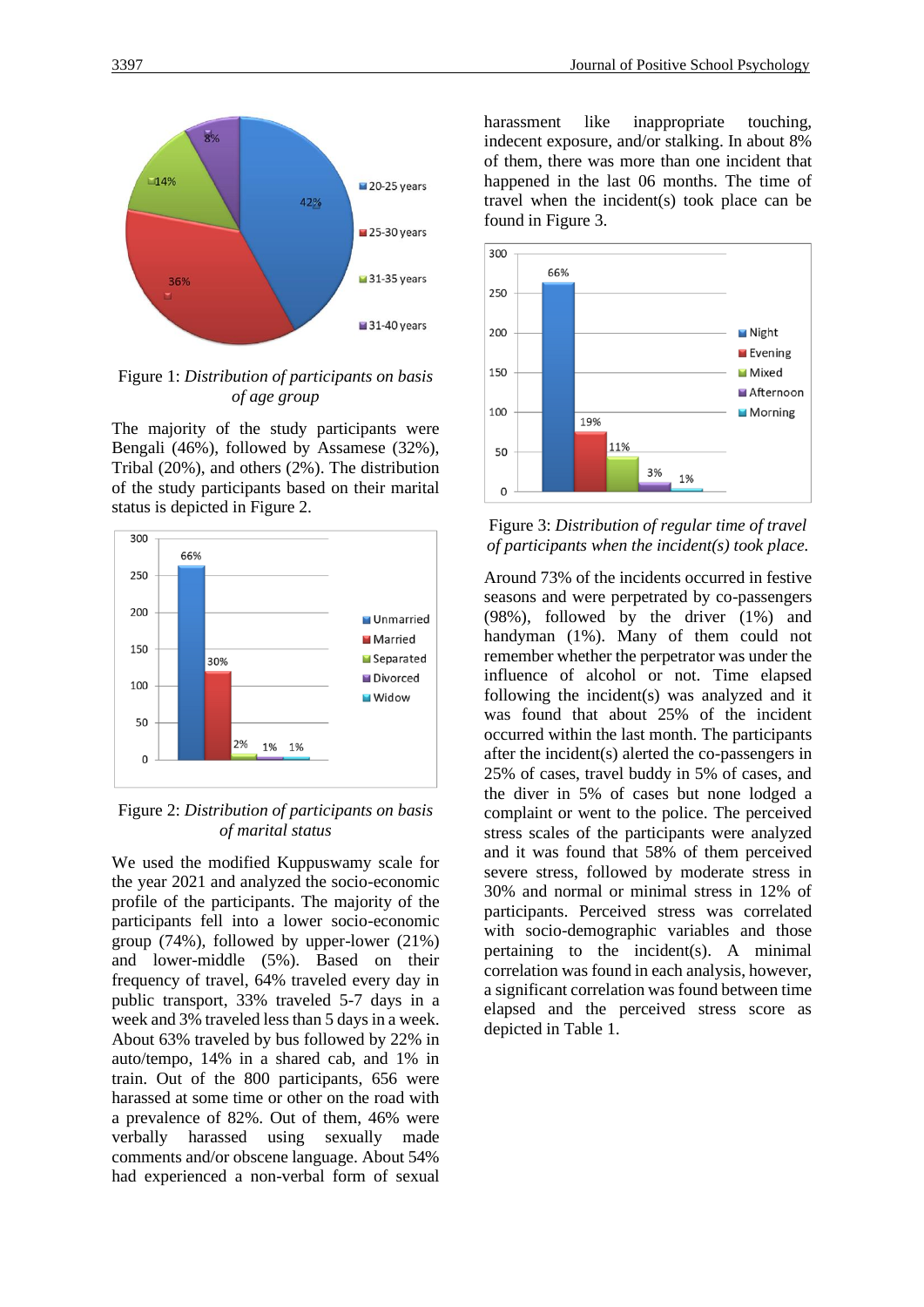Table 1: *Pearson's correlation between perceived stress score and time elapsed following the incident(s).*

| Correlation                                           |                           | Perceived<br><b>Stress</b><br>Score<br>(PSS) | Time<br>Elapsed |
|-------------------------------------------------------|---------------------------|----------------------------------------------|-----------------|
| Perceived<br><b>Stress</b><br>Score<br>(PSS)          | Pearson<br>Correlation    | 1                                            | $-.706**$       |
|                                                       | Sig.<br>$(2 -$<br>tailed) |                                              | .000            |
|                                                       | N                         | 656                                          | 656             |
| Time<br>Elapsed                                       | Pearson<br>Correlation    | $-.706**$                                    |                 |
|                                                       | $(2 -$<br>Sig.<br>tailed) | .000                                         |                 |
|                                                       | N                         | 656                                          | 656             |
| **. Correlation is kept significant at the 0.05 level |                           |                                              |                 |

About 4.5% of the respondents committed that they have been taking anti-stress medications following the incident(s). 2% disclosed that they are anxious about traveling alone and have been asking a family member or friend to escort them. About 22% stated that the sexual

harassment incident(s) that they have faced, have brought significant change in their personality and they have become over-cautious about their safety on road and are intimidated by their male counterparts in public transport.

## **4. Discussion**

Albeit the most recent many years have seen a development in uniformity and strengthening for women in the community and society, there are as yet, various difficulties in the basket of reformers for accomplishing gender equality and women empowerment. A portion of these challenges is especially gender-based violence against women. Among the numerous incidences of Gender-based violence (GBV), women face each day in public places, is the issue of lewd behavior from the other gender. Women during transit face sexually colored remarks to unwanted physical contacts and their safety as such are compromised. An essential aspect of human rights includes the "right to free movement or safe mobility". This has a strong connection with public transport systems and their planning. According to the Indian Penal Code under section 354 A amended in Criminal Law of 2013, Sexual Harassment is when a man involves in physical contact and advances unwelcome and explicit sexual precedence, demands/requests for sexual favors, shows pornographic contents against the will of a woman, makes sexual remarks [6]. This Criminal Law Amendment 2013 also describes the punishment of rigorous imprisonment for a term which may extend to three years, or with a fine, or with both [7]. The public transport system is an integral part of the Indian transport sector, especially in the seven sisters developing states of Northeast India, public transport system plays a substantial role in human outdoor activities. Because of the difficult terrain and unique topography of Northeast India, public transport systems have fixed routes with affordable fares so that everyone can avail such facilities. However, the major concerns in this regard are lack of proper regulation, regular vigilance for controlling passenger load in public vehicles, carelessness of passengers, absence of nudge factors, and of course reckless attitude of public vehicle owners, drivers, and syndicates. All these factors invite many silent but annoying situations for the female passengers and bystanders every day. In our study group prevalence of sexual harassment is alarming (82%) in public transport and studies around the globe show similar results. It indicates females are not at all safe and hence raises serious woman's safety concerns in the public transport system which is similar to a survey conducted by Hindustan Times [8]. In the present study majority of females (95%) travel by public transport regularly and they are between the age group of 20-25 years (42%) which is similar to studies conducted in Nepal and previous studies in India [9-10]. These observations indicate there may be a high chance of young female absenteeism from educational institutions and workplaces which will ultimately become a hindrance in the psychosocio-economic development of this age group. So, prompt action in this regard is necessary by the combined efforts of different stakeholders. This may include installing women safety measures in public vehicles like attaching 'Harassment Alarm' with each seat, compulsory separate sitting arrangements for ladies, regular inspection of passenger load in public vehicles and imposing fines on the violations etc. A comparatively higher percentage of harassment has been observed among unmarried women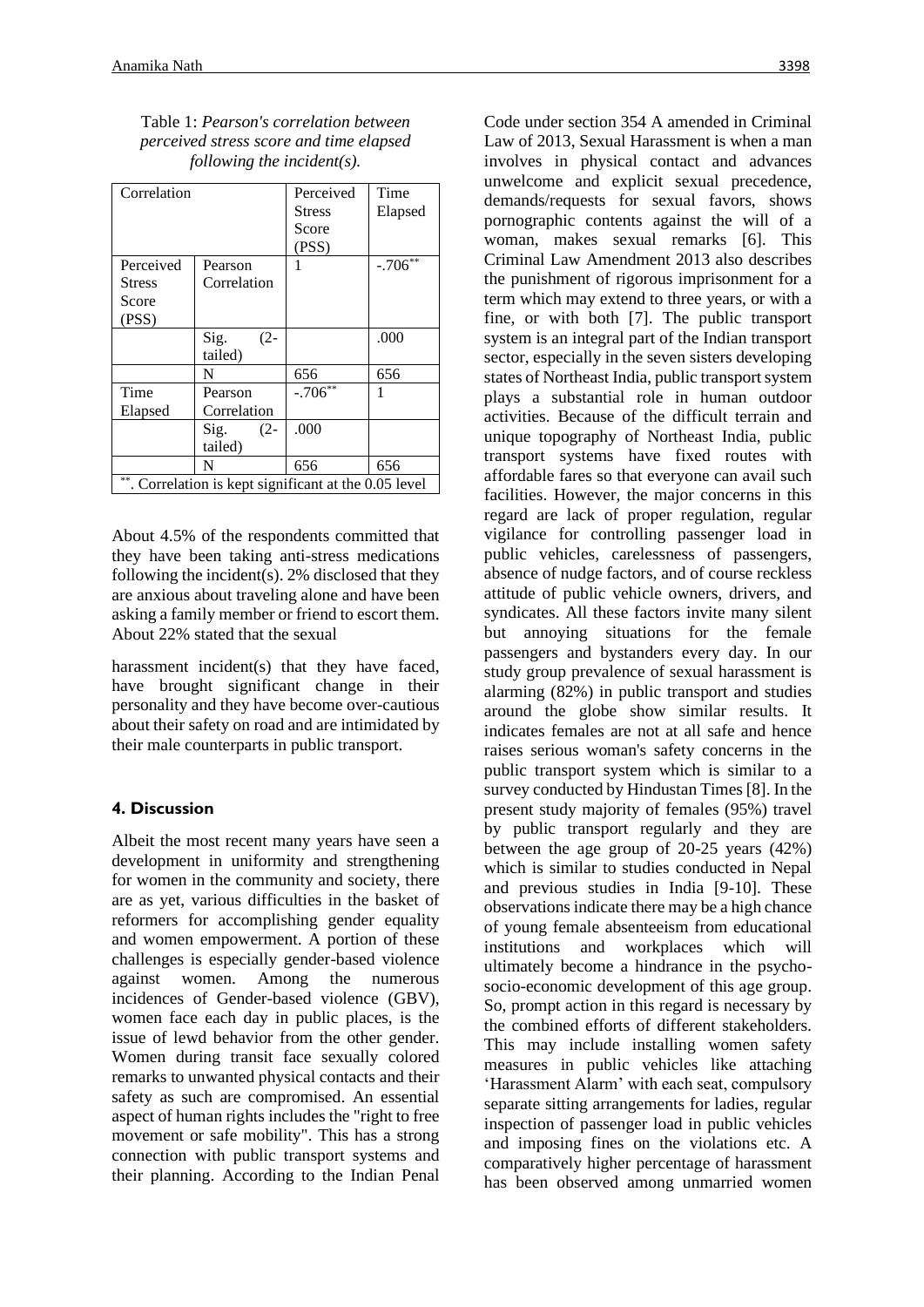(66%) which can be correlated with male domination, the perceptiveness of non-reporting / under-reporting by female survivors, and poor knowledge on sexual overtures, as has been indicated by previous researchers [9-10]. Furthermore, this study result shows females of the lower socioeconomic group (74%) were affected more, which can be validated as lowincome constraints are cost-effective for commuting public transport or maybe due to lack of confidence, similar to the study conducted by Valan [11]. Government, law enforcement agencies, national and multinational organizations, and institutions should come forward to formulate stringent measures and woman's safety protocols as also stated by former researchers [12]. Post-trauma, any individual might perceive stress and exhibit symptoms like disruption in their daily routine, lesser sleep, eating disorders, detachment, etc. Post Traumatic Stress Disorder is a recognized entity globally and following sexual harassment, many show features of it [13-14]. Furthermore, this post-traumatic stress increases anxiety level which not only hampers her mental well-being but also reminds many childhood similar bitter experiences or aggravates premorbid mental health problems. Altogether it becomes a 'generalized stress' compromising the physiological functioning of different systems in the human body thus making them susceptible to diseases.In our study, a majority of the respondents (58%) perceived severe stress following sexual harassment in public transport. There is no similar study on perceived stress following sexual harassment on road and this is an eye-opener. Minimal correlation has been found with socio-demographic profile and incident profile which signifies that irrespective of one's age, marital status, ethnicity, socioeconomic status, frequency of travel, vehicle opted for travel, survivors of sexual harassment on public transport perceive stress following the incident(s). However strong correlation was found between time elapsed after the incident(s) and perceived stress score/severity, which signifies that with increasing time perception of stress decreases. Following the incident(s) 4.5% needed medications to be relieved of stress and for 22% there has been a significant change in their personality and behavior which is alike studies conducted by other researchers on posttraumatic stress disorder [15-16]. However, official reporting to police was not done which

indicates the need for sensitization and awareness generation about sexual harassment in public transport and the protocols to be followed in such cases. Special police patrols, during the night and festive seasons, gender sensitization, CCTV installation, recruitment of women drivers and conductors, and formation of "Women safety committees" and "Safe mobility helpline number" by the government is the need of the hour. Novelties like anti-harassment mobile applications for single button reporting which can be tracked by Global Positioning System (GPS) can be a future modality to combat such incidents.

## **5. Conclusions**

The perceived stress scale plays a vital role in a complete evaluation of psychological trauma and its further progression following sexual harassment among young women in public transport. This study will certainly help different stakeholders formulate necessary measures to stop this menace. Stringent laws must be made against the perpetrator and awareness amongst female commuters about the necessity of reporting should be emphasized, so that stressors like sexual harassment on road can be minimized. The psychological component of health should be prioritized based on discussioncounseling model, by gaining confidence and maintaining confidentiality of the survivors of sexual harassment. This can help them perceive lesser stress and make their lives better.

## Abbreviations

SPSS: Statistical Package for the Social Sciences, NGO: Non-Governmental Organization, PSS: Perceived Stress Scale, GBV: Gender Based Violence, CCTV: Closed-Circuit Television, GPS; Global Positioning System.

#### Ethical approval

Institutional Ethical clearance obtained for this research study.

#### Written Informed Consent

Written informed consent taken from the study participants.

Funding

Nil